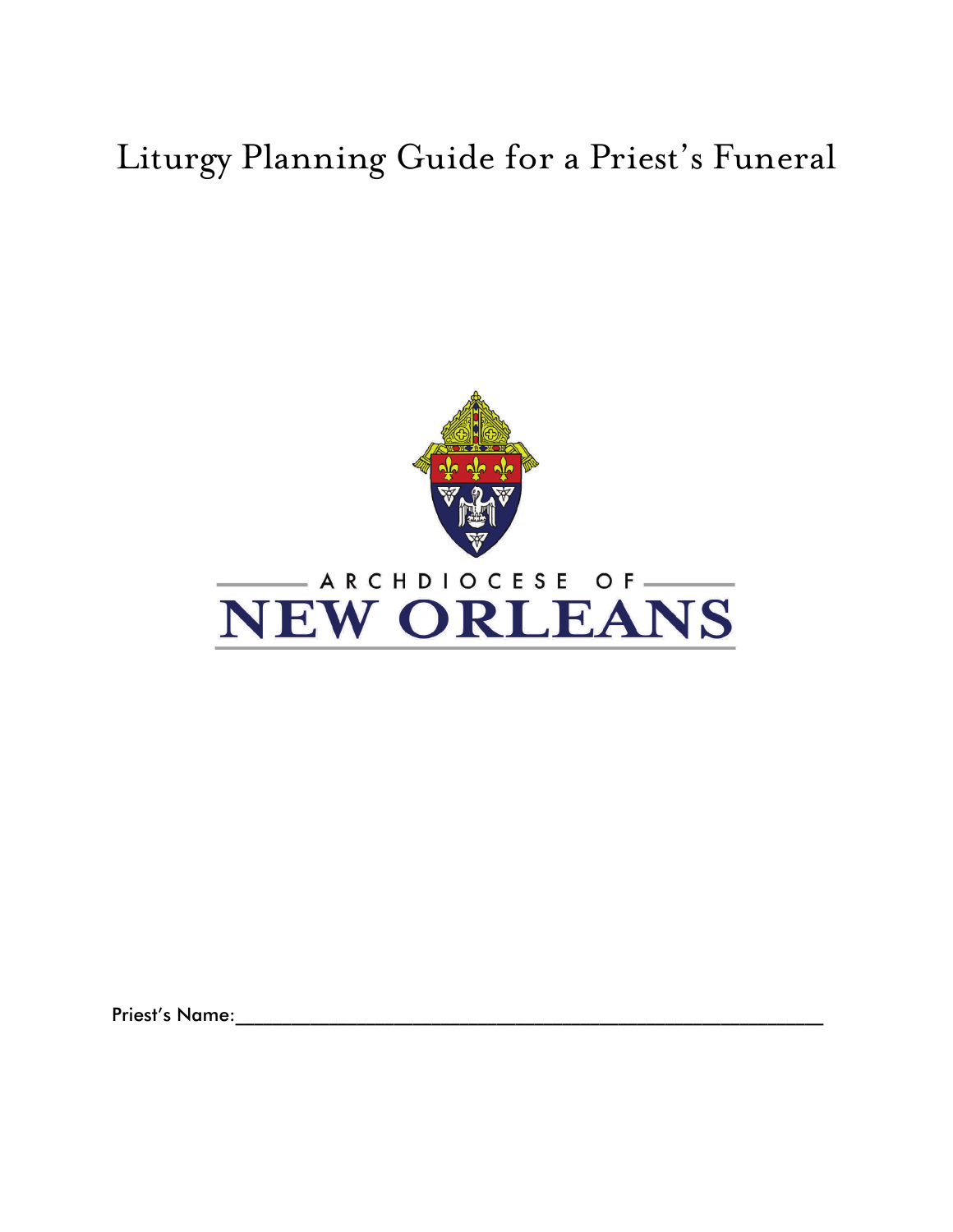Person to contact for final review and implementation of these plans at the time of your death:

| Name:             |
|-------------------|
| Address:          |
| Telephone number: |

## The Vigil Service

It is customary that the Vigil Service be coordinated by the parish in which the deceased priest has been serving and that the presider is the Dean of that area. Please note any modification in that arrangement, if so desired. Retired priests and priests working in special ministries who are not affiliated with a parish should indicate under "Special Notes" the church in which they would prefer for their Vigil Service and Funeral Mass.

\_\_\_\_\_\_\_\_\_\_\_\_\_\_\_\_\_\_\_\_\_\_\_\_\_\_\_\_\_\_\_\_\_\_\_\_\_\_\_\_\_\_\_\_\_\_\_\_\_\_\_\_\_\_\_\_\_\_\_\_\_\_\_\_\_\_\_\_\_\_\_\_\_\_\_\_\_\_\_\_\_\_\_\_\_\_\_\_\_\_\_\_\_\_\_\_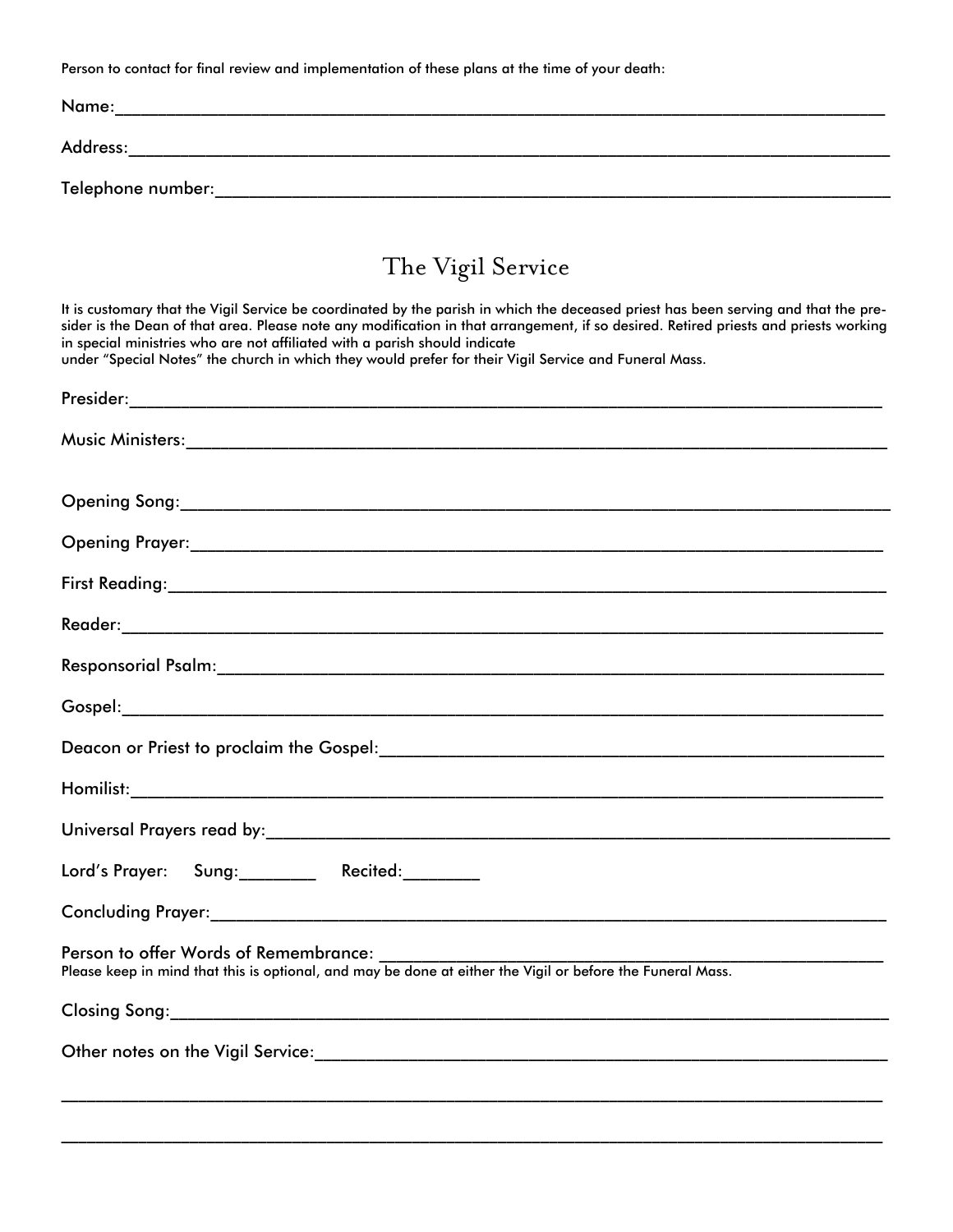## The Funeral Mass

|                                                                                             | Do you have a preference for vestments in which you would be dressed?______________________________ |
|---------------------------------------------------------------------------------------------|-----------------------------------------------------------------------------------------------------|
|                                                                                             |                                                                                                     |
| Do you have a preference for the Christian symbol placed on the casket (e.g., cross, bible, |                                                                                                     |
| Book of the Gospels?)                                                                       |                                                                                                     |
|                                                                                             |                                                                                                     |
|                                                                                             |                                                                                                     |
|                                                                                             | <b>Choice of Mass Texts</b>                                                                         |
|                                                                                             |                                                                                                     |
| Universal Prayers:_____________________________                                             |                                                                                                     |
|                                                                                             | Verse for Gospel Acclamation:________________                                                       |
| Prayer after Communion:_____________________                                                |                                                                                                     |
| Prayer of Commendation:_____________________                                                |                                                                                                     |